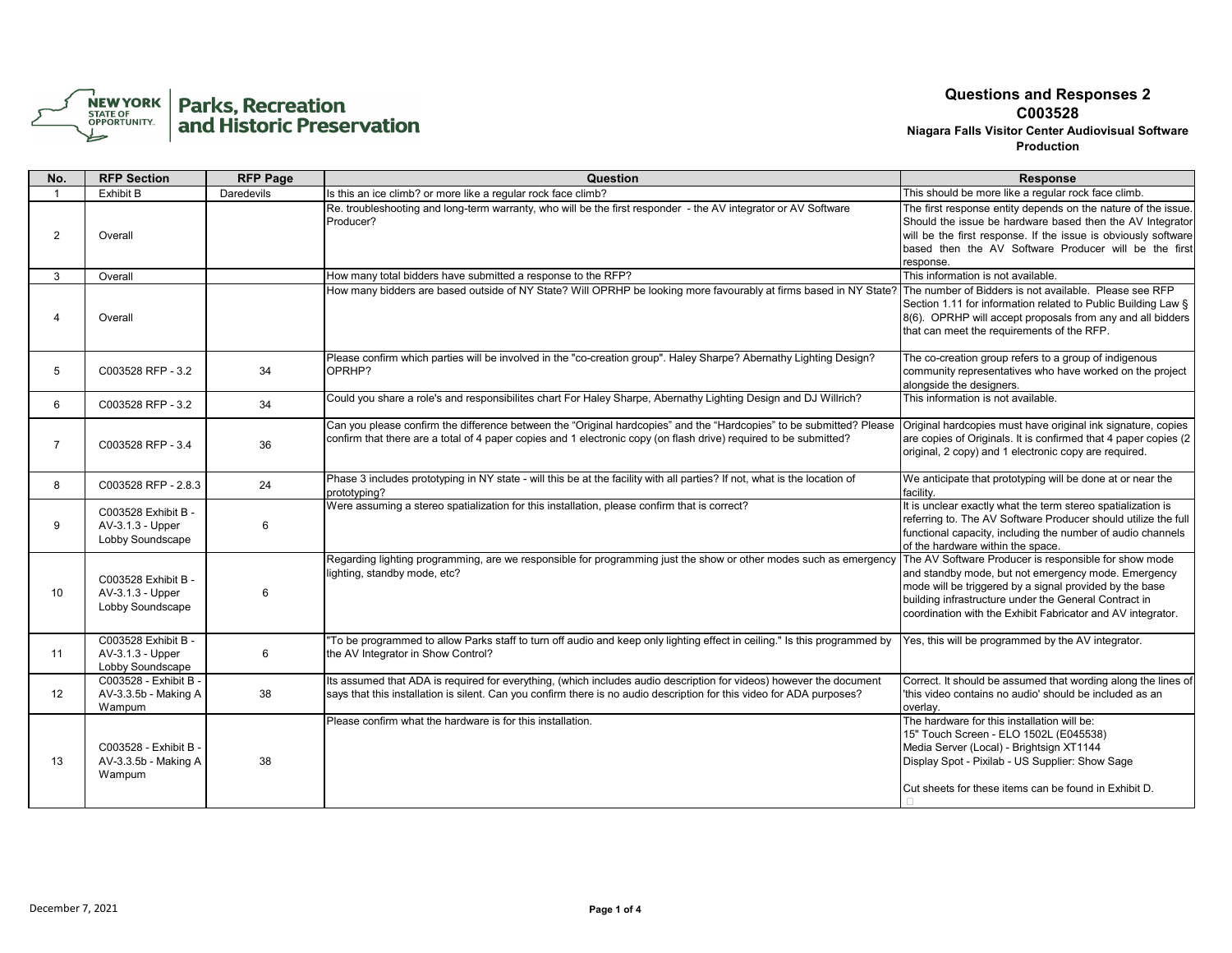

| No. | <b>RFP Section</b>                                       | <b>RFP Page</b>       | Question                                                                                                                                                                                                                                                                                                                               | <b>Response</b>                                                                                                                                                                                                                                                                                                                                                                                                               |
|-----|----------------------------------------------------------|-----------------------|----------------------------------------------------------------------------------------------------------------------------------------------------------------------------------------------------------------------------------------------------------------------------------------------------------------------------------------|-------------------------------------------------------------------------------------------------------------------------------------------------------------------------------------------------------------------------------------------------------------------------------------------------------------------------------------------------------------------------------------------------------------------------------|
|     |                                                          |                       | When it comes to the number of polls, answers, infographics - are these amounts fixed in the installation, or does the<br>OPRHP need the ability to modify them using the CMS?<br>Confirm:                                                                                                                                             | The number of questions will be fixed but the questions<br>should be modifiable by OPRHP using the CMS.<br>1) Confirmed.                                                                                                                                                                                                                                                                                                      |
| 14  | C003528 Exhibit B -<br>AV-3.3.8b - Visitor<br>Views      | 50                    | 1) Number of polls fixed to 3.<br>(2) If questions are repeated in different polls.<br>3) Fixed or dynamic answers to the polls.<br>4) Number of infographic types.<br>5) Number of infographics for each poll<br>6) Number of infographics impacted by 1 answer.                                                                      | 2) Questions will not be repeated<br>3) Responses to the polls will be multiple choice<br>4) Infographics should include solid color, gradiented and<br>textured shapes, diagrams and symbols that move/react to<br>answers. Each infographic should be a unique type.<br>5) Infographics should appear at the end of the poll, with 2<br>infographics for each answer.<br>6) All infographics will be impacted by the polls. |
| 15  | 3.4.1 Hardcopy bids                                      | 36                    | How should the USB flash drive be formatted (e.g. EXFAT for Mac and PC compatibility)? Also, is there a preferred<br>video file format (e.g. MP4) or file size limit?                                                                                                                                                                  | USB flash drives must be formatted to be PC compatible.<br>Videos must be playable on standard PCs with no file size<br>limit.                                                                                                                                                                                                                                                                                                |
| 16  | 3.4.1 Hardcopy bids                                      | 36                    | Do we need to include a separate flash drive for each section of the proposal (Administrative, Technical, Financial -<br>three in total) or just one flash drive for the entire bid?                                                                                                                                                   | Bidders are to include just one flash drive containing the<br>three separate sections of the proposal.                                                                                                                                                                                                                                                                                                                        |
| 17  | 3.2.1.3 Schedule                                         | 33                    | For the schedule, is there a preferred or specific format you wish us to follow or a template for the schedule?                                                                                                                                                                                                                        | The schedule should be provided in Gantt chart format with<br>the necessary Milestones and dates identified. This section<br>has been amended as part of Amendment 2 accordingly.                                                                                                                                                                                                                                             |
| 18  |                                                          |                       | Can you detail the safety procedures that any on site personnel need to adhere to? Are there safety training sessions<br>that are required?                                                                                                                                                                                            | The Contractor and its personnel shall adhere to all industry<br>standard safety procedures. Additionally, current NYS<br>COVID-19 protocols must be followed.                                                                                                                                                                                                                                                                |
| 19  | 2.6                                                      | 19, 20                | Will the digital Interactives be used or displayed anywhere other than their designated monitors at the visitor center?                                                                                                                                                                                                                | The digital interactives will only be displayed in their<br>designated location within the visitor center; however<br>information should be accessible for display on webpages in<br>the future.                                                                                                                                                                                                                              |
| 20  | 3.2.1.4                                                  | 34                    | In total, the Technical Approach section is worth 40 points. How does that break down by subsection (process, staff,<br>work plan, etc)?                                                                                                                                                                                               | This information is not available.                                                                                                                                                                                                                                                                                                                                                                                            |
| 21  | 2.6                                                      | 19, 20                | Does the interactive itself need to be responsive (as in it can scale for any sized screen) or just the CMS?                                                                                                                                                                                                                           | The interactive does not need to be responsive for screen<br>size.                                                                                                                                                                                                                                                                                                                                                            |
| 22  | Q&A 167                                                  |                       | Please confirm, the AV Producer is only responsible for audio descriptions of the AV elements. The AV Producer is not<br>responsible for audio descriptions of fabricated exhibits and graphics in other contractor's scopes of work.                                                                                                  | This is confirmed.                                                                                                                                                                                                                                                                                                                                                                                                            |
| 23  | 3.3.4 <sub>b</sub>                                       | 25                    | Is OPRHP committed to the type and style of technologies (screen types, orientations, etc.) to be used in all the digital<br>interactives?                                                                                                                                                                                             | The project should be bid as specified within the RFP.                                                                                                                                                                                                                                                                                                                                                                        |
| 24  | C003528 Questions<br>and Answers Round<br>$\overline{1}$ | 14                    | In line 140 of the Q&A answers, you said that audio description is not included in Portage Maps because no video is<br>included. Can you confirm then that we are only audio describing video content? Can you confirm a visitor interacting<br>with Portage Maps will not get audio description of what's visually on the screen?     | This piece is specified to have Screen Reading and Audio<br>Instructions within Exhibit B. Within these document audio<br>description refers to voiced description of a linear film.                                                                                                                                                                                                                                          |
| 25  | C003528 Questions<br>and Answers Round<br>1              | $\boldsymbol{\Delta}$ | In line 45 of the Q&A answers, you confirmed that "this should be built responsively on the web." Does this mean all<br>interactives will be installed in the visitor center and the exact same programs will also be available on a website? If<br>that's correct, would we provide the files for the web and you would install them? | The intent is for the interactives to be built in a way that<br>allows content to be pulled out via the CMS and used on the<br>web. The interactives do not need to be transferred<br>to/installed in whole on the web. Custom web pages will be<br>built to show specific content from the interactives.                                                                                                                     |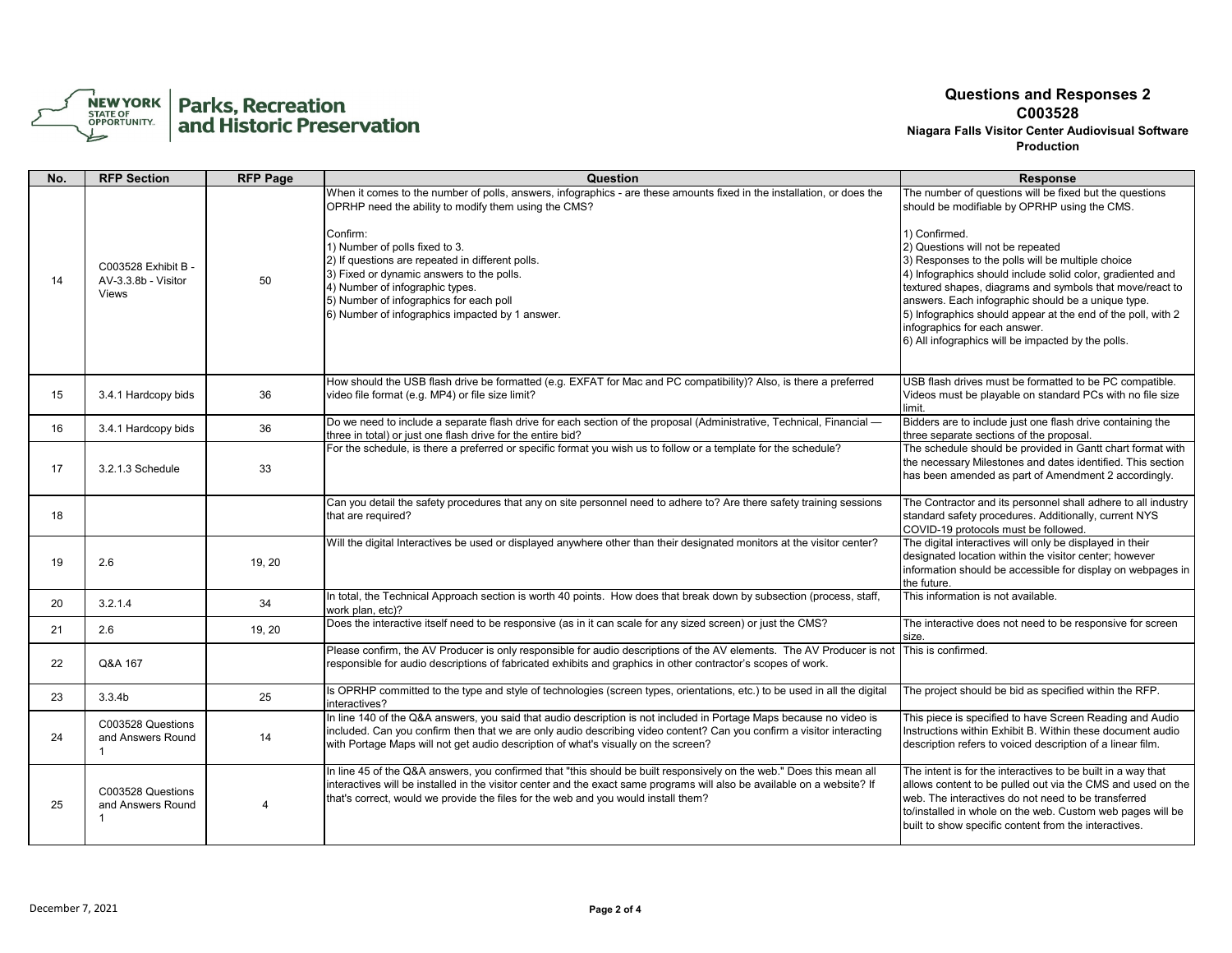

| No. | <b>RFP Section</b>                                     | <b>RFP Page</b> | Question                                                                                                                                                                                                                                                                                                                                                                                                                                                                         | <b>Response</b>                                                                                                                                                                                                                                                                                                                                                                                                                               |
|-----|--------------------------------------------------------|-----------------|----------------------------------------------------------------------------------------------------------------------------------------------------------------------------------------------------------------------------------------------------------------------------------------------------------------------------------------------------------------------------------------------------------------------------------------------------------------------------------|-----------------------------------------------------------------------------------------------------------------------------------------------------------------------------------------------------------------------------------------------------------------------------------------------------------------------------------------------------------------------------------------------------------------------------------------------|
| 26  | C003528 Questions<br>and Answers Round                 | 2               | For line 12 in the Q&A, can you please confirm that you do not want us to install the actual interactive program on the<br>web.                                                                                                                                                                                                                                                                                                                                                  | This is confirmed.                                                                                                                                                                                                                                                                                                                                                                                                                            |
| 27  | C003528 Questions<br>and Answers Round<br>$\mathbf{1}$ | $\overline{4}$  | For line 45 in the Q&A, confirm that "this should be built responsively on the web" is referring to the development and<br>deployment of the overall CMS System.                                                                                                                                                                                                                                                                                                                 | The intent is for the interactives to be built in a way that<br>allows content to be pulled out via the CMS and used on the<br>web. The interactives do not need to be transferred<br>to/installed in whole on the web. Custom web pages will be<br>built to show specific content from the interactives.                                                                                                                                     |
| 28  | C003528 Questions<br>and Answers Round                 | 10              | It is implied that text copy and media pulled from the CMS should be accessible for web usage. However, it is also noted Please prepare the bid using the internal network model as<br>(Q&A 97) that the CMS will be installed on an internal network. Is there a possibility for a web-based CMS to be installed clarified by #97 of Q&A 1 for the CMS.<br>to allow for the access of this information? If not, how is this text and media expected to propagate for web usage? |                                                                                                                                                                                                                                                                                                                                                                                                                                               |
| 29  | C003528 Questions<br>and Answers Round                 | $\overline{4}$  | In line 49 of the Q&A answers, you say for AV3.3.4b the proclamation "translation should be provided in English." Does<br>it also need to be translated into the Seneca language as noted on Line 141 in the Q&A?                                                                                                                                                                                                                                                                | Yes, this should be translated into English and Seneca.                                                                                                                                                                                                                                                                                                                                                                                       |
| 30  | C003528 Questions<br>and Answers Round                 | 13              | In line 124 of the Q&A, please confirm whether the 7 review days is calendar days or business days.                                                                                                                                                                                                                                                                                                                                                                              | The review period is seven (7) calendar days.                                                                                                                                                                                                                                                                                                                                                                                                 |
| 31  | 3.2.1.3 Schedule                                       | 33              | Given the importance of forming our schedule around other contractors, when will the AV hardware be fully installed and This information is not available as the exhibit fabrication<br>ready?                                                                                                                                                                                                                                                                                   | contract has not been awarded and final schedule for AV<br>hardware installation is to yet to be determined.                                                                                                                                                                                                                                                                                                                                  |
| 32  | 3.2.1.3 Schedule                                       | 33              | Are you open to phased submissions with some work at substantial completion earlier than others?                                                                                                                                                                                                                                                                                                                                                                                 | This may be acceptable, however all pieces should be<br>substantially complete by the date indicated within the RFP.                                                                                                                                                                                                                                                                                                                          |
| 33  | 3.2.1.3 Schedule                                       | 33              | How soon can the AV hardware integrator provide us with a 3D model for the immersive projection?                                                                                                                                                                                                                                                                                                                                                                                 | This information is not available.                                                                                                                                                                                                                                                                                                                                                                                                            |
| 34  | 3.2.1.4 Technical<br>Approach                          | 34              | Under criteria, please clarify what you mean by a soundscreen.                                                                                                                                                                                                                                                                                                                                                                                                                   | This should read 'soundscape.'                                                                                                                                                                                                                                                                                                                                                                                                                |
| 35  | General                                                |                 | Will the AV Hardware Integrator be available for guestions, troubleshooting, and testing relating to the projection<br>mapping, during the production phase?                                                                                                                                                                                                                                                                                                                     | Yes, the AV Hardware Integrator will be available during the<br>production phase. The AV Software Producer should<br>coordinate with the AV Hardware Integrator and Exhibit<br>Fabricator throughout the duration of the contract to ensure<br>the project is deliver as specified within the RFP.<br>Coordination between the Software/Media contractor and the<br>Exhibit Fabrication contractor is vital to the success of the<br>project. |
| 36  | <b>Exhibit F</b>                                       | 10              | In line 161 of the Q&A answers, you confirmed that the contractor would be creating and providing a 3D mesh, based on This information is not available.<br>the 3D model provided by the designer. Are there any specific file formats for this 3D mesh, i.e. a universal format like<br>OBJ or FBX? Or would it be a format specific to the particular projection mapping software the AV hardware integrator is<br>using?                                                      |                                                                                                                                                                                                                                                                                                                                                                                                                                               |
| 37  | Exhibit B1                                             |                 | What projection mapping software will the AV hardware integrator be using for the immersive projection?                                                                                                                                                                                                                                                                                                                                                                          | This information is not available.                                                                                                                                                                                                                                                                                                                                                                                                            |
| 38  | Exhibit B - First<br>Person Daredevils                 | AV 3.1.4 - pg 4 | Do you know if it feasible to shoot with a camera on a cable stretched between two fixed points over the Falls? Has this<br>been done in the past?                                                                                                                                                                                                                                                                                                                               | We are not aware of whether the use of a cable system for<br>filming is feasible.                                                                                                                                                                                                                                                                                                                                                             |
| 39  | Exhibit B - First<br><b>Person Daredevils</b>          | AV 3.1.4 - pg 4 | In line 136 of the Q&A answers, you indicated we likely wouldn't be able to use drone filming. Are there any other<br>shooting restrictions around the Falls that we should be aware of? How close can a helicopter get to the Falls under<br>current restriction?                                                                                                                                                                                                               | The air space around the falls is highly restricted and the<br>Bidder should contact the FAA for all relevant restrictions.<br>Additionally, any aerial filming would need to be coordinated<br>with both American and Canadian agencies.                                                                                                                                                                                                     |
| 40  |                                                        |                 | Is there room to increase the AV software production budget?                                                                                                                                                                                                                                                                                                                                                                                                                     | OPRHP declines this request.                                                                                                                                                                                                                                                                                                                                                                                                                  |